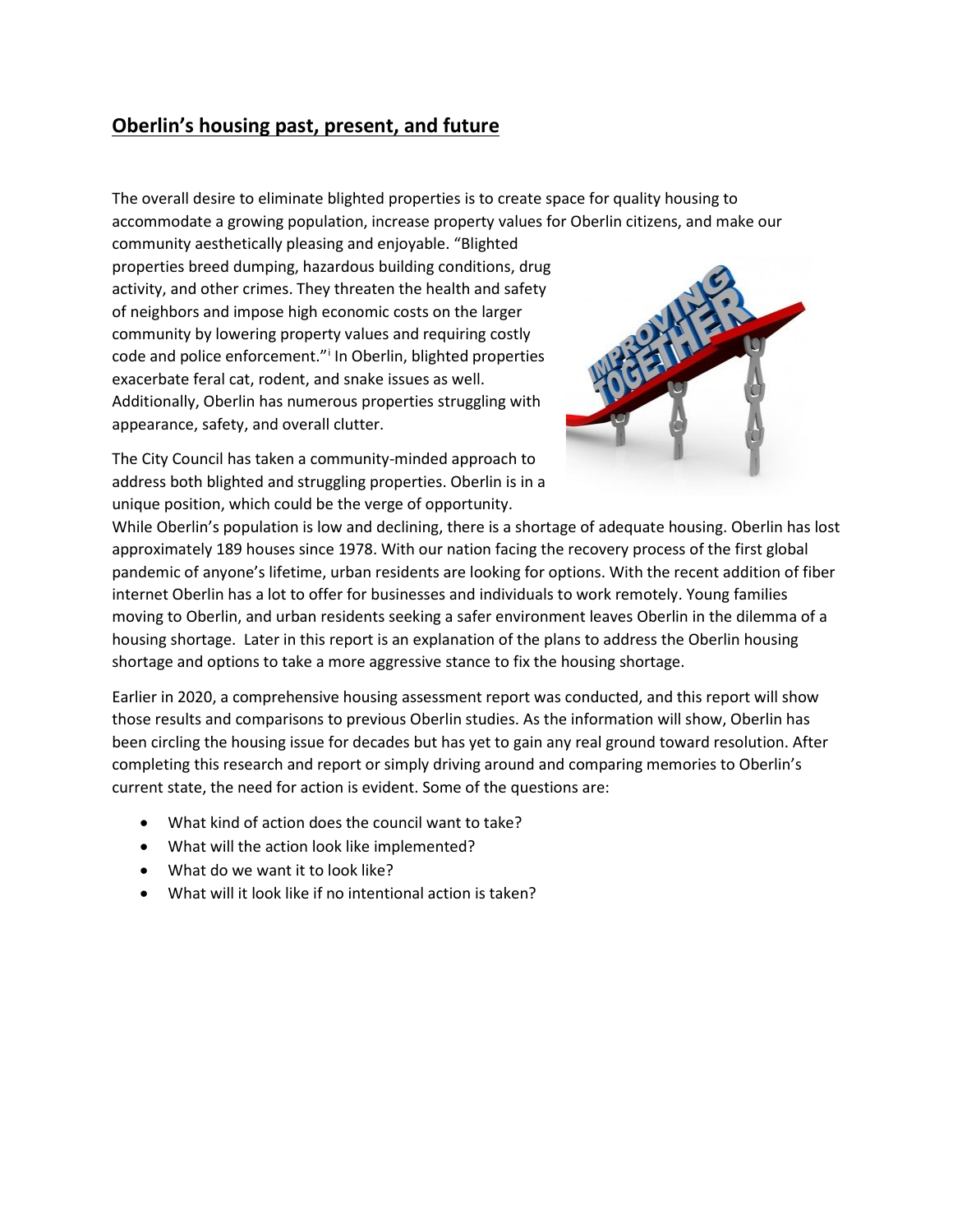#### **Action refresher**

Below is the action the council has already to address blighted properties. These programs offer a community-minded approach toward dealing with blighted properties.

*Heritage Program*: The city has already sent out one round of letters for the Heritage Program and had zero responses. The Heritage Program intends to provide a way for individuals who own property in Oberlin. Still, no family lives here, and the property has sat vacant for an extended period of time. The properties receiving Heritage letters appear to be in a condition where demolition is the only option.

*Connections Program:* This program is a lot like Heritage except for the condition of the property. A property needs to be able to be rehabbed. There have been about five housing transition through the Connections Program and has enabled families to have a home.

*Tax Sales:* The city has purchased two properties so far during sheriff tax sales. Tax sale purchases have proven to be an effective way to deal with blighted properties. The downside is the properties are few and far between and is not addressing blight on a large enough scale. One of the properties was demolished, and the other is entering into the Connections Program.

#### Heritage Program

- Contacts owners of vacant abandoned property to donate to DAD.
- City purchases donated property from DAD
- All proceeds from Heritage project are donated to GROW from DAD during match month
- To qualify for the Heritage program all properties are in demolition condition

#### Connections Program

- Properties are transitioned to a new owner
- New owner is obligated to rehab property at their expense
- Excellent program for sweat equity
- To qualify properties must be able to rehabbed
- Eligable for insentive program

#### Tax Sales

- County tax sales often sell blighted properties and the city can purchase through this method
- City has used tax sales to purchase blighted properties in the past
- Assessment of property determines if property can be rehabbed or scheduled for demolition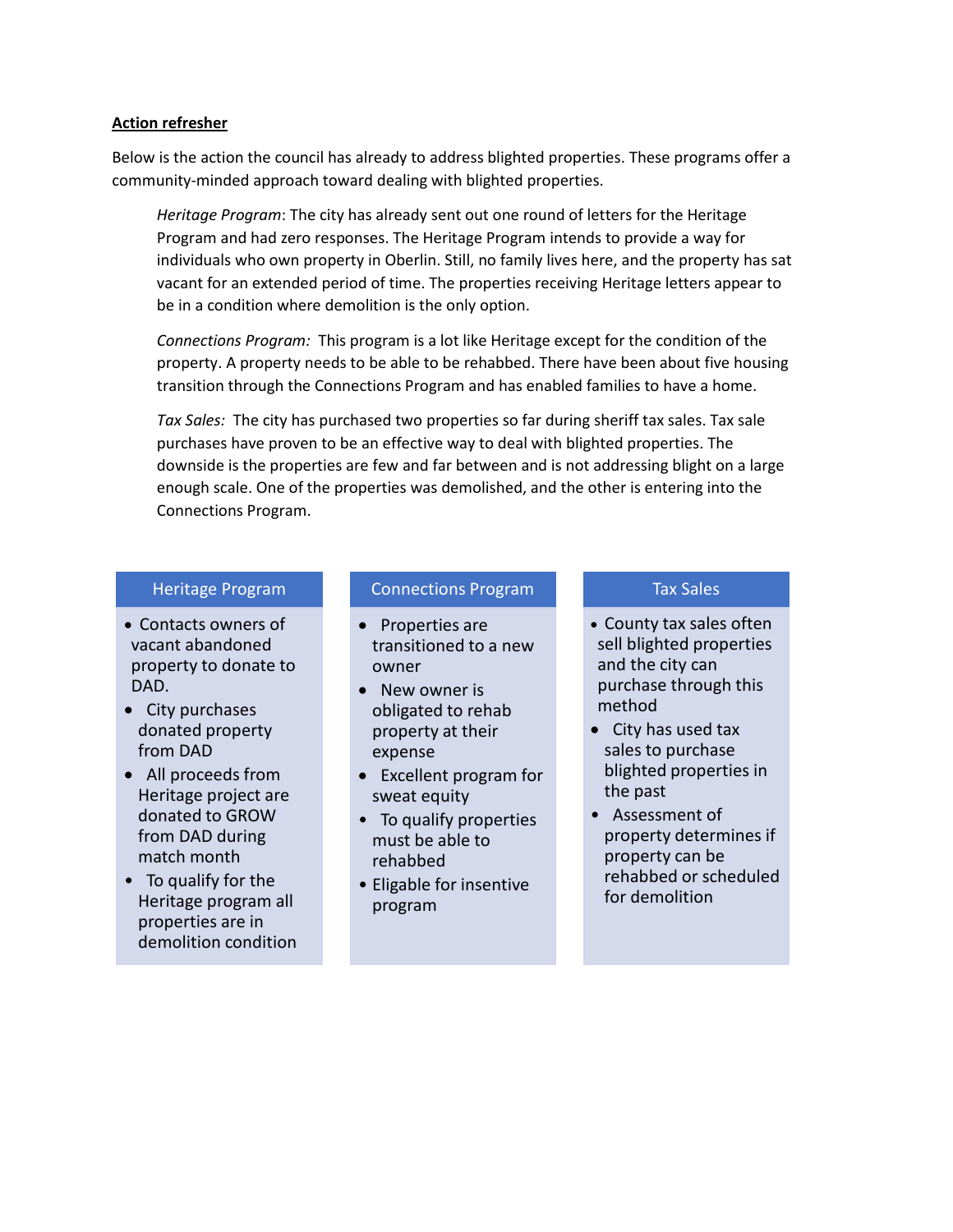#### **Action refresher** - proactive

There are different reasons a property might be struggling; it is close to blighted, but there is still potential. The city wants to help these properties reach their potential through positive communitybased policy rather than punitive measures; punitive measures are the last resort. Below are active programs in Oberlin. These programs are geared toward property rehabilitation and assisting citizens who do not have the means financially or physically to care for a property. Struggling properties might also be candidates for the Connections Program.

#### Rehab Incentive

- Free use of dump truck
- Waive building permit
- Waive electrical deposit for 6 months
- 10% electrical discount for 6 months
- Paint rebate
- Tree rebate

#### Spring clean-up

- Free pickup of anything taken to curb
- Coordinate with county for free dump

### Ministerial Alliance

- Free neighbor helping-neighbor
- Assit with outside maintenance
- *COVID halted this effort this year*

COVID-19 had a dramatic effect on people gathering in groups in 2020. COVID-19 all but stopped the Neighbor-Helping-Neighbor program sponsored by the Ministerial Alliance. The organization itself is thriving in Oberlin, but efforts have understandably shifted toward COVID-19 related assistance. The hope is the group will return more active than ever for Neighbor-Helping-Neighbor projects in 2021.

The incentive programs seem to be gaining in popularity, and we have seen some improvement already. The table below shows the usage of different programs so far in 2020.

| Incentive programs      | <b>Usage 2020</b> | <b>Usage 2019</b>  | <b>Improvements</b>   |
|-------------------------|-------------------|--------------------|-----------------------|
| Paint rebate            | \$2,447.00        | <b>Unavailable</b> | \$2,447.00            |
| Tree rebate             | \$1486.00         | \$812.50           | 14%                   |
| Sidewalk rebate         | \$200.00          | zero               | 4%                    |
| Dump truck              | <b>Used twice</b> | <b>Unavailable</b> | <b>Rehab projects</b> |
| <b>Building permits</b> | <b>Waived 2</b>   | <b>Unavailable</b> | <b>Rehab projects</b> |
| Electrical rebate       |                   | <b>Unavailable</b> | <b>Rehab projects</b> |

These numbers are encouraging and show residential housing improvement; the council is headed in the right direction. Another consideration is to remember is there are still at least three months left 2020.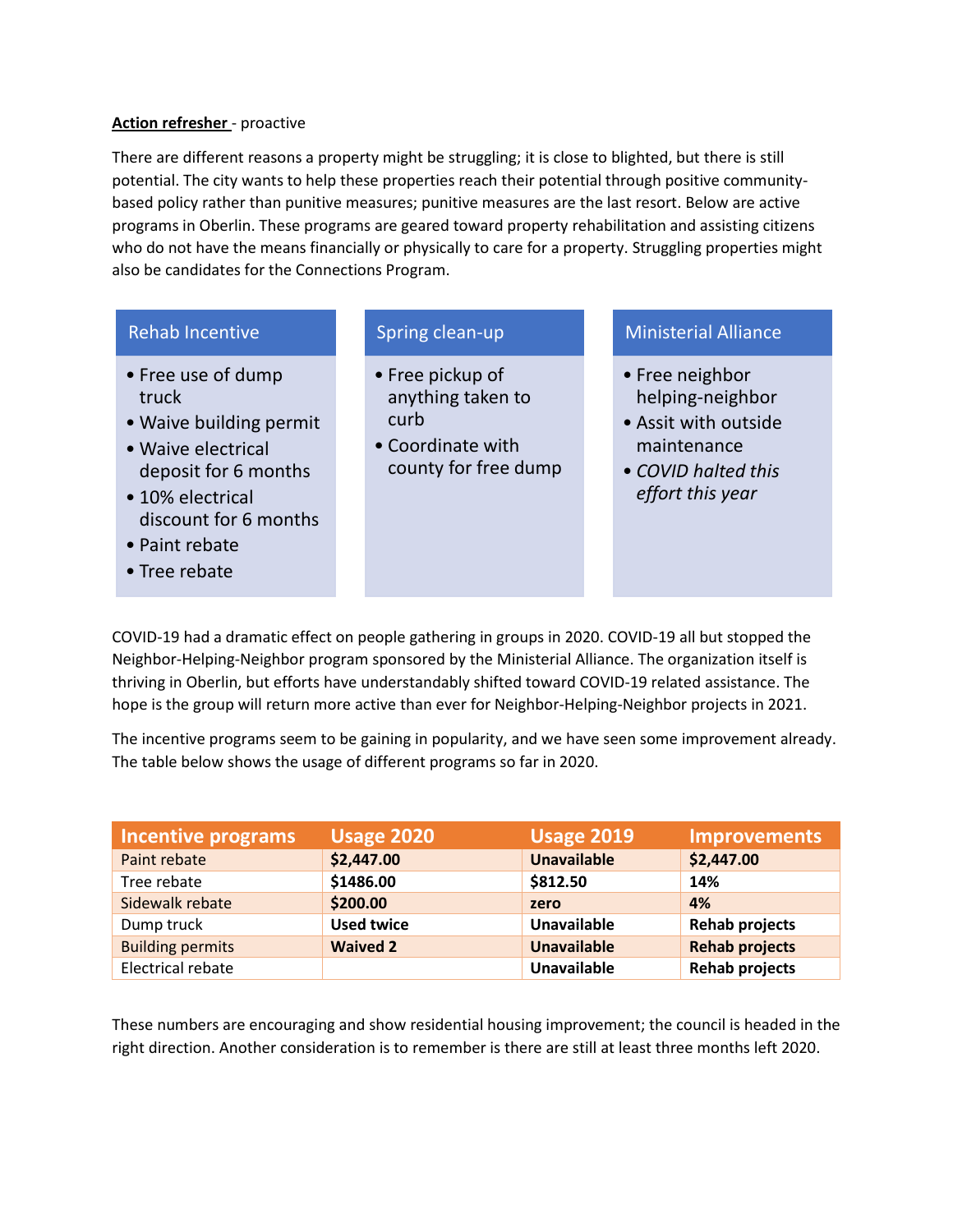#### **Historical highlights of housing efforts**

Below is the timeline of all available reports, strategic plans, surveys completed to address the housing crisis in Oberlin. After reviewing each report in chronological order, there is no indication of the housing situation improving in Oberlin. A conservative estimate is \$50,000 of city funds have been spent to research and study housing in Oberlin. The only reason it is only \$50,000 is volunteers conducted the 2015 study. The 2015 survey was incredibly labor intensive. If you are a data junkie, you will appreciate the pain-staking time and effort poured into the 2015 housing assessment tool (HAT), and it sadly yielded zero benefits. Oberlin staff conducted The 2020 study. Both of these studies are assessed at zero dollars.

#### **Housing study timeline**





 The baseline for this report is a stragic planning study completed in 1979. During the '70s, Oberlin was in a good place. The information reflects the overall condition as positive while there were still 35% of housing units in a dilapidated state, with 1,133 housing units. The report does show an improvement from 1975 to 1978, and shows regions of Oberlin with 'substandard' housing. " (Commission, 1979)<sup>[ii](#page-7-1)</sup> This indicates 1978 was the last time Oberlin saw any improvement in housing.

# 1986

While this study primarily focused on spending habits, the issue of housing was beginning to emerge. Citizens' concerns are ranked from 1 – 40, and in 1986, the removal of dilapidated buildings ranked 8, and housing availability ranked 25 in a consumer spending survey. Rental property availability was a concern as well. [iii](#page-7-2)



 The 1990 report discusses the importance of the relationship between overall beautification, entertainment, recreation, and a thriving residential housing market to create what the report deems a quality living environment. "The towns which survive, or even grow, in rural Kansas will be those which offer the highest quality l[iv](#page-7-3)ing environment."<sup>iv</sup>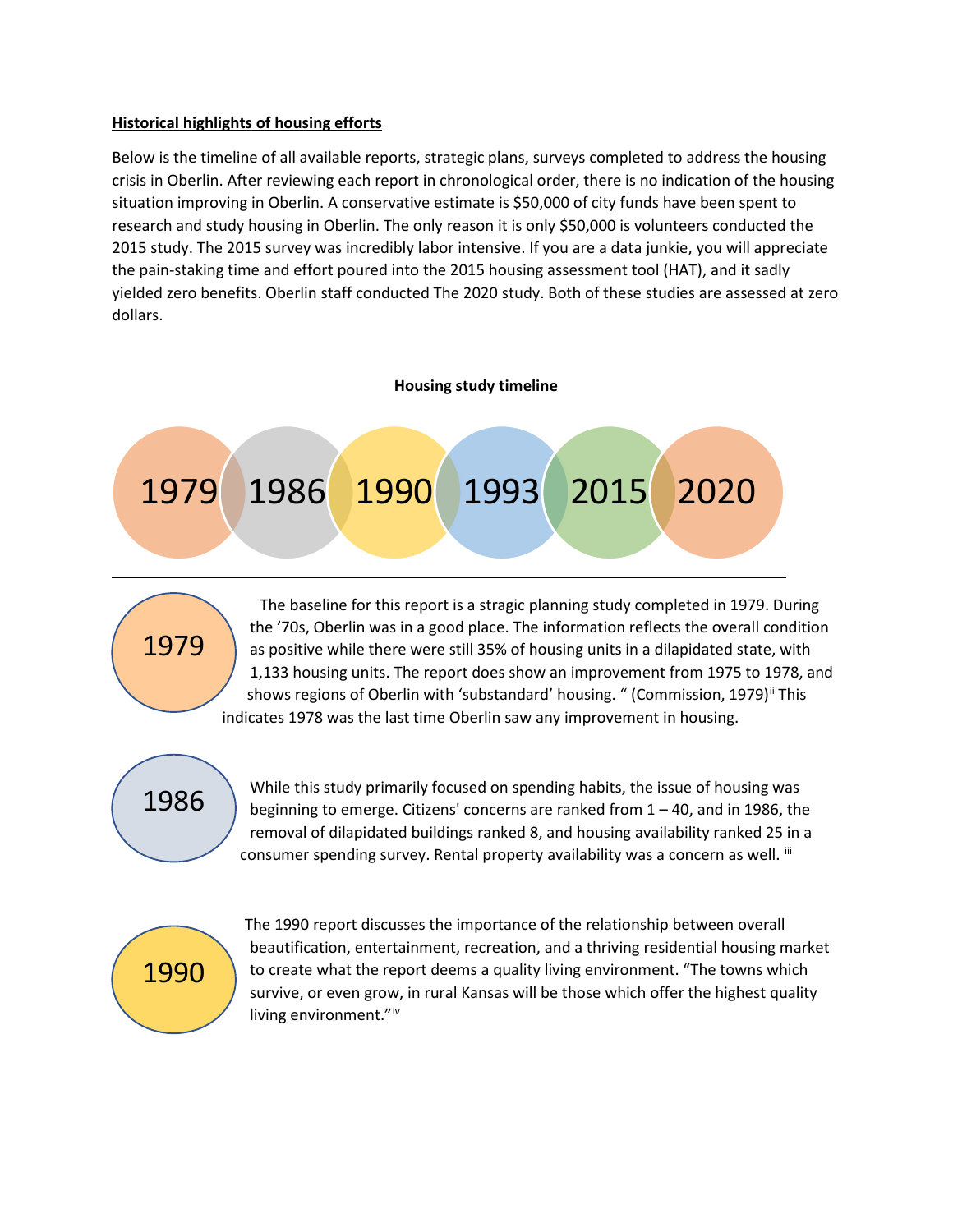# 1979 1986 1990 1993 2015 2020



This small publication is jam-packed full of gems. The best staff can guess is in 1993, the report was published, but this publication is a keeper. Here is an actual snapshot from the report.  $V$ 

#### HOUSING

The future growth of Decatur County depends upon its ability to develop and maintain an adequate housing supply for the residents of the County. Existing housing must be maintained and new housing must provide ample places to live in the growing urban areas. Every effort must be made to improve outdated housing. Unsafe structures should be removed.

The current building trends indicate that few new homes are being constructed. An inadequate housing supply can be detrimental to a potential resident or perspective business concern. New housing units must be made available to revitalize the housing market.



Both reports were conducted in-house and more data-focused than previous reports. The 2015 and 2020 were labor-intensive 2015 and the-ground comprehensive housing inventory assessments 2020 of condition. The data of these reports provide a comparative look against the data in reports already referenced.

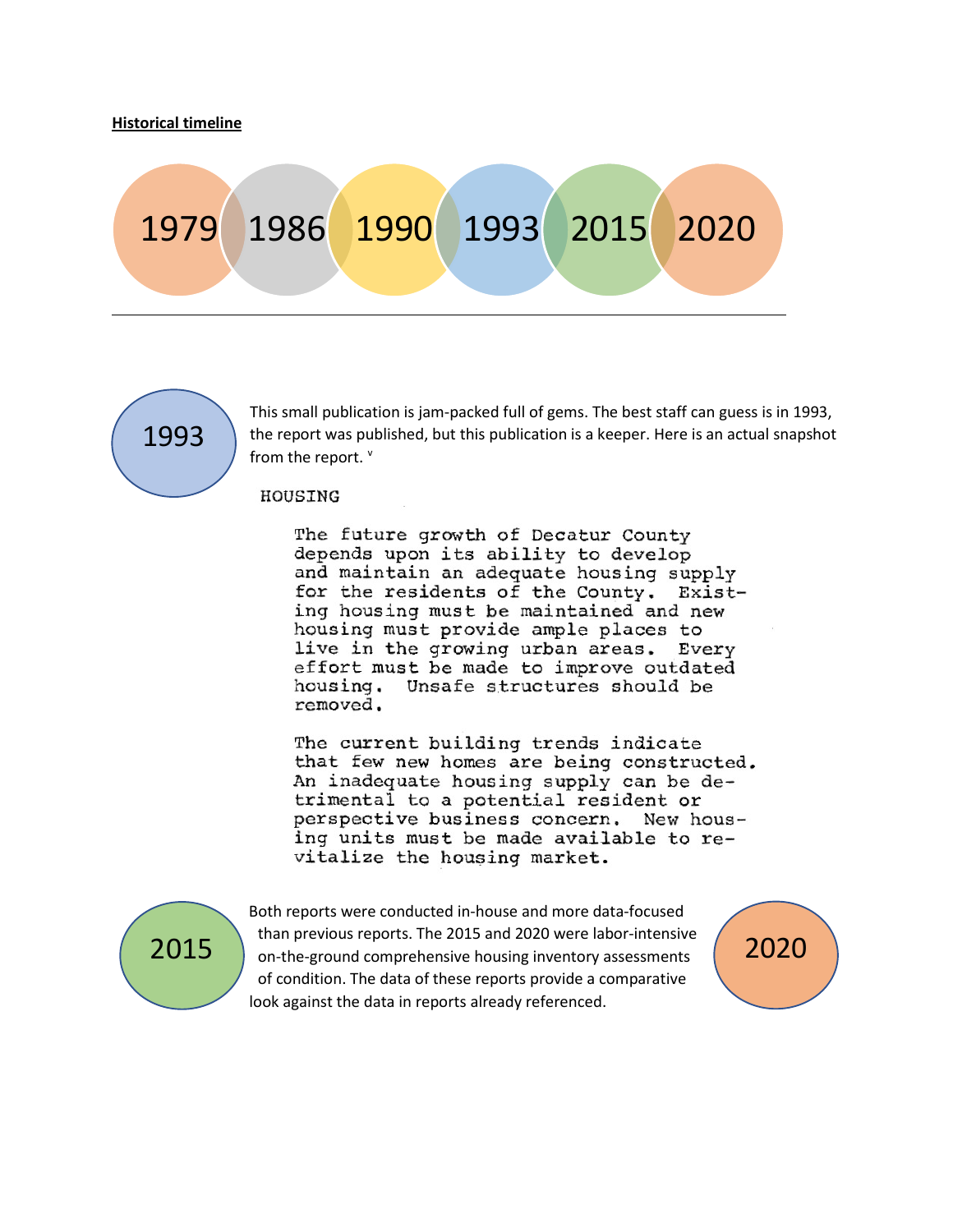#### **The Data**

The theme of these reports is declining residential housing. Nothing here is new; this data only confirms what people intuitively know; there is a housing crisis in Oberlin. Again, not news and the issue has been circled for over four decades, 40 years, two scores; a real long-time, without any tangible, measurable improvement or intentional action. When looking at housing in Oberlin, a question initially emerged, how is it with Oberlin having the lowest population ever, there are not enough homes?

This chart shows the decline of housing units in Oberlin. From 1978 to 2015, the average annual housing units lost averaged almost five units per year. Fast-forward to 2020, and the average housing units lost between 2015 and 2020 are only two units per year.<sup>vi</sup>



If anyone is going to research Oberlin housing, then blighted properties must become a variable in the equation. This graph shows the escalation of blight. The one improvement shown in blight was between



1975 and 1978. No other data were available for 1975, and the blight percentage was the only data stated. Vii The rest of the data from the 1979, 2015, and 2020 housing studies show a consistent escalation in blighted properties.

What this data begins to show is the distinction between housing units and the availability of housing units in living conditions. Unavailable housing becomes the story between the data points. Oberlin has a housing availability problem. Oberlin has plenty of housing units; it is the condition of the units creating the housing crisis.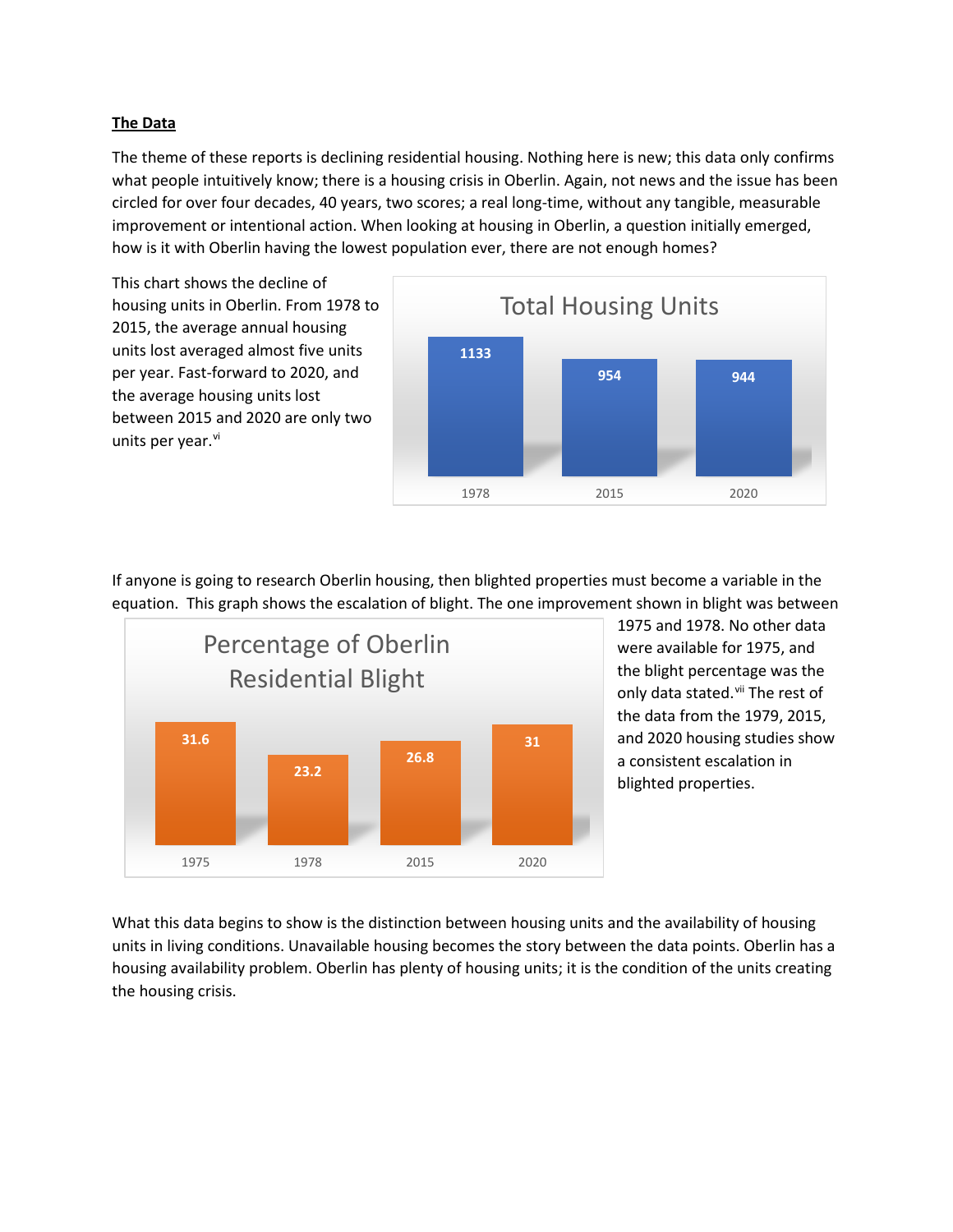#### **Data relationships**

A deeper dive into housing data produces a more precise and more systemic view of Oberlin's housing. The relationship between the data, and looking at other data impacting housing, specifically population data.



Here is where we begin to see the exponential impact of blight. Blight is not necessarily growing; yes, it has increased, but a 4% increase between 2015 and 2020 is not alarming for any measure. The impact that comes into play is the accumulation of blight building year after year. Additionally, we are seeing a consistent decline in housing units and increasing blighted conditions. With these two elements working in



2015

2020

tandem, it is squeezing the available housing market in Oberlin.

#### Theory

**Since 1980 Oberlin has seen a 22% population decline[viii](#page-7-7)**

**Since 1980 Oberlin has seen a 42.5% decline in available houses; this number combines blighted properties with lost units. When making the distinction between housing units vs. available houses, it is obvious there is a housing crisis in Oberlin.**

1978